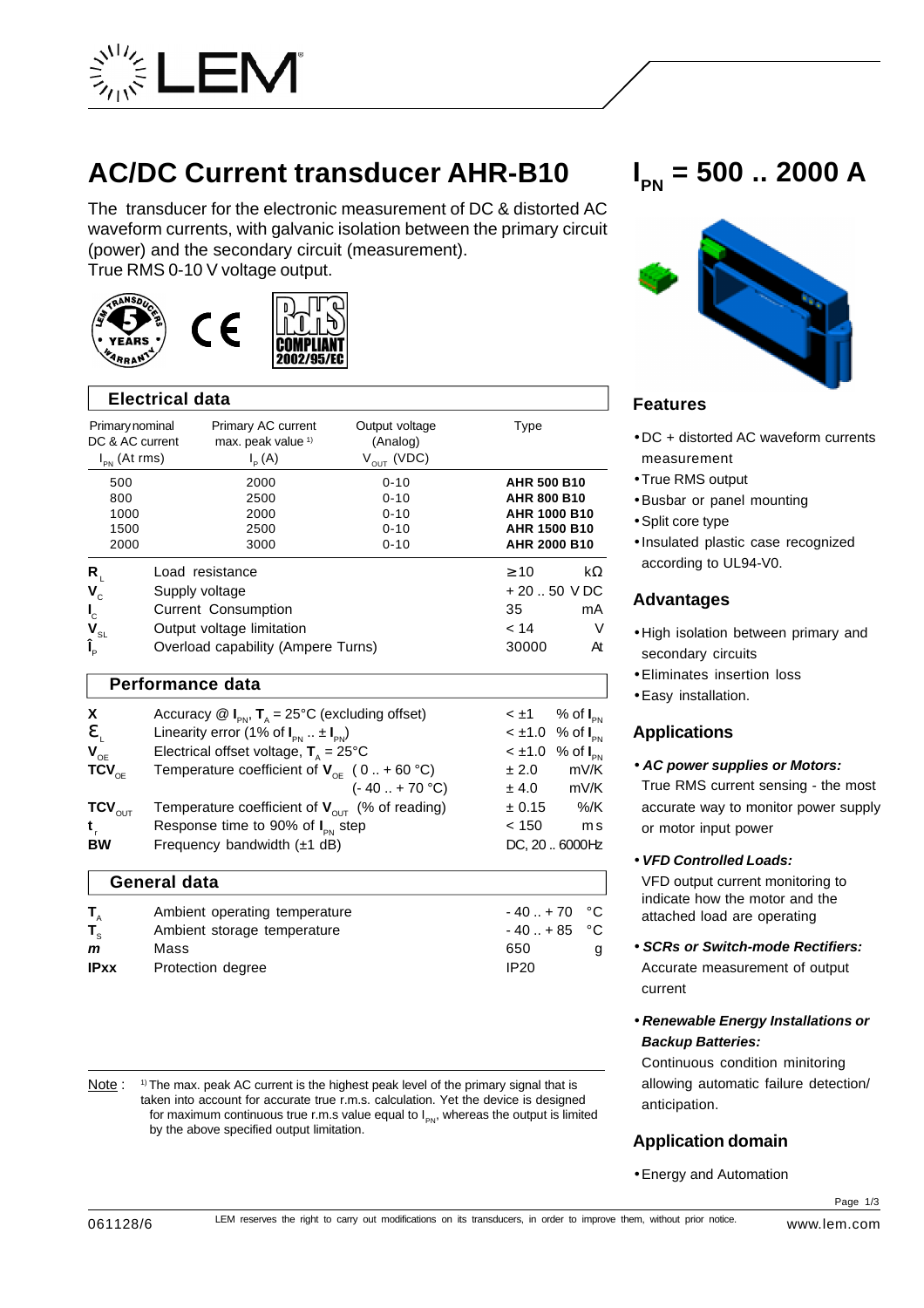

# **Current Transducer AHR-B10**

#### **Isolation characteristics**

|                  | Rated isolation voltage rms <sup>1)</sup>                                   | 500     | V   |
|------------------|-----------------------------------------------------------------------------|---------|-----|
| $V_{b}$          |                                                                             |         |     |
|                  | with IEC 61010-1 according to the 61326 standards and following conditions: |         |     |
|                  | - Reinforced isolation                                                      |         |     |
|                  | - Over voltage category III                                                 |         |     |
|                  | - Pollution degree PD2                                                      |         |     |
|                  | - Heterogeneous field                                                       |         |     |
| $\mathbf{V}_{d}$ | Rms voltage for AC isolation test <sup>2</sup> , 50 Hz, 1min                | 5.8     | kV  |
| dCp              | Creepage distance                                                           | 11.9    | m m |
| dCl              | Clearance distance                                                          | 11.9    | m m |
| <b>CTI</b>       | Comparative tracking index (Group I)                                        | 250-399 |     |

Notes : <sup>1)</sup> If insulated cable is used for the primary circuit, the voltage category could be improved according to the insulation characteristics given by the cable manufacturer.

<sup>2)</sup> Between primary (completely filling the aperture) and secondary.

#### **Output polarity with DC input**



#### **Safety**



This transducer must be used in electric/electronic equipment with respect to applicable standards and safety requirements in accordance with the manufacturer's operating instructions.

Installation and maintenance should be done with main power supply disconnected.

The operator must have an accreditation to install this material.



When operating the transducer, certain parts of the module can carry hazardous voltage (e.g. primary conductor, power supply).

Ignoring this warning can lead to injury and/or cause serious damage. The user must take care of all protection guarantee against electrical shock. This transducer is a built-in device, whose conducting parts must be inaccessible after installation. A protective housing or additional shield could be used.